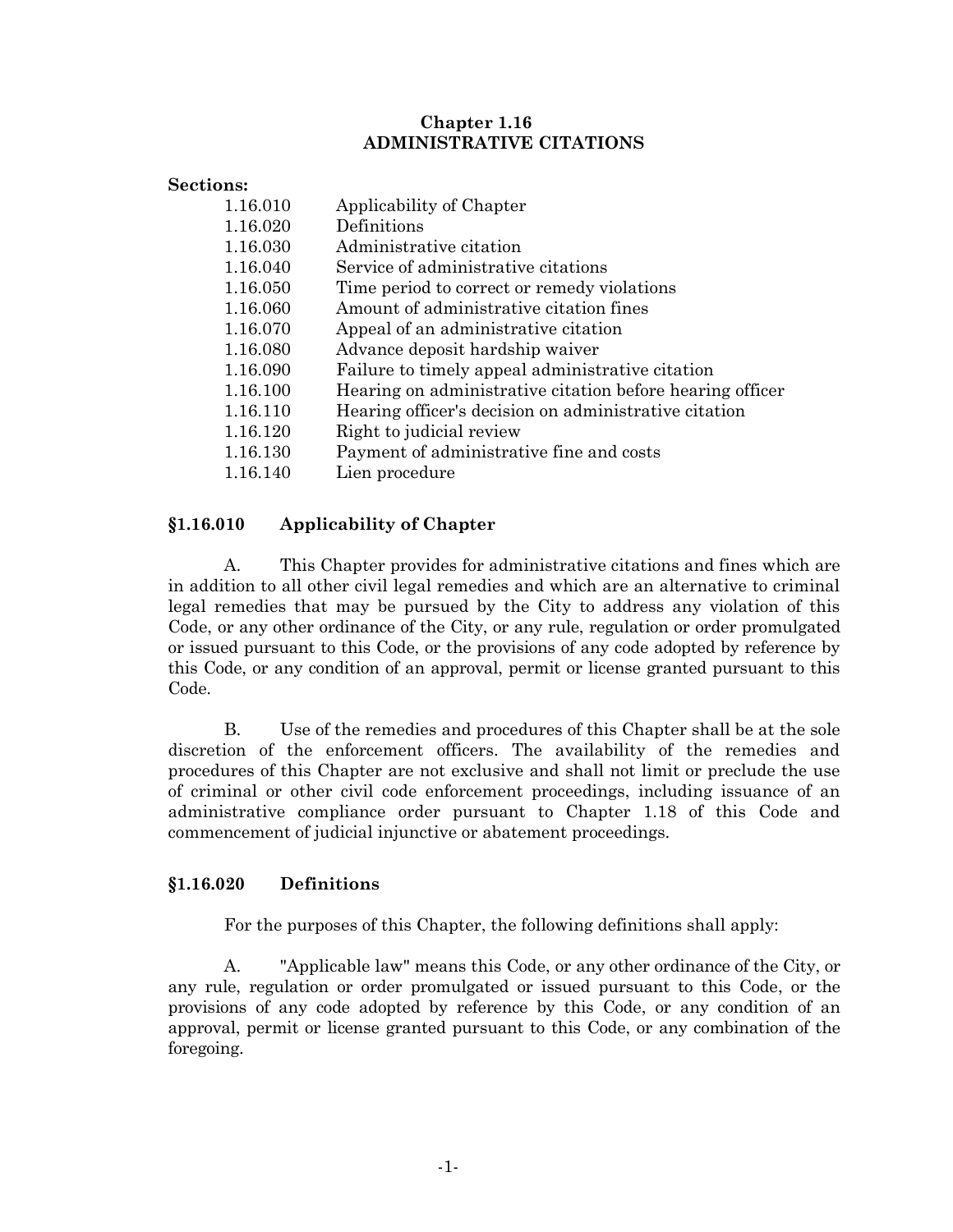B. "Enforcement officer" means any City employee or employee of a contracting agency, including the County, or any agent of the City, having the authority to enforce any applicable law.

C. "Hearing officer" means any person designated by the City Manager to hear an appeal of an administrative citation. The hearing officer shall not be any enforcement officer or direct supervisor of an enforcement officer and may be a nonemployee of the City. The employment, performance evaluation, compensation and benefits of the hearing officer shall not be directly or indirectly conditioned upon the amount of administrative citation fines upheld by the hearing officer.

D. "Responsible person" means any person who is in immediate control of the premises or activity which constitutes a violation of an applicable law, the business owner, the property owner, and any person engaging in prohibited conduct.

# **§1.16.030 Administrative citation**

A. Whenever an enforcement officer determines that a violation of any applicable law has occurred, the enforcement officer shall have authority to issue an administrative citation to any responsible person.

- B. Each administrative citation shall contain the following information:
- (1) The name(s) and address(es) of the responsible person(s).
- (2) The date(s) of the violation.
- (3) The address or a definitive description of the location where the violation occurred.
- (4) The section or provision of the applicable law which has been violated and a description of the violation.
- (5) A prohibition of the continuation or repeated occurrence of the violation described in the administrative citation.
- (6) A description of the potential consequences should the violator continue or repeat the violation.
- (7) Either:
	- (a) The amount of the administrative fine charged and to be paid by the responsible person as a result of the violation; or
	- (b) In the case of certain continuing violations described in Section 1.16.050 of this Chapter, the amount of the administrative fine that will become payable if the violation is not corrected or remedied within the prescribed time.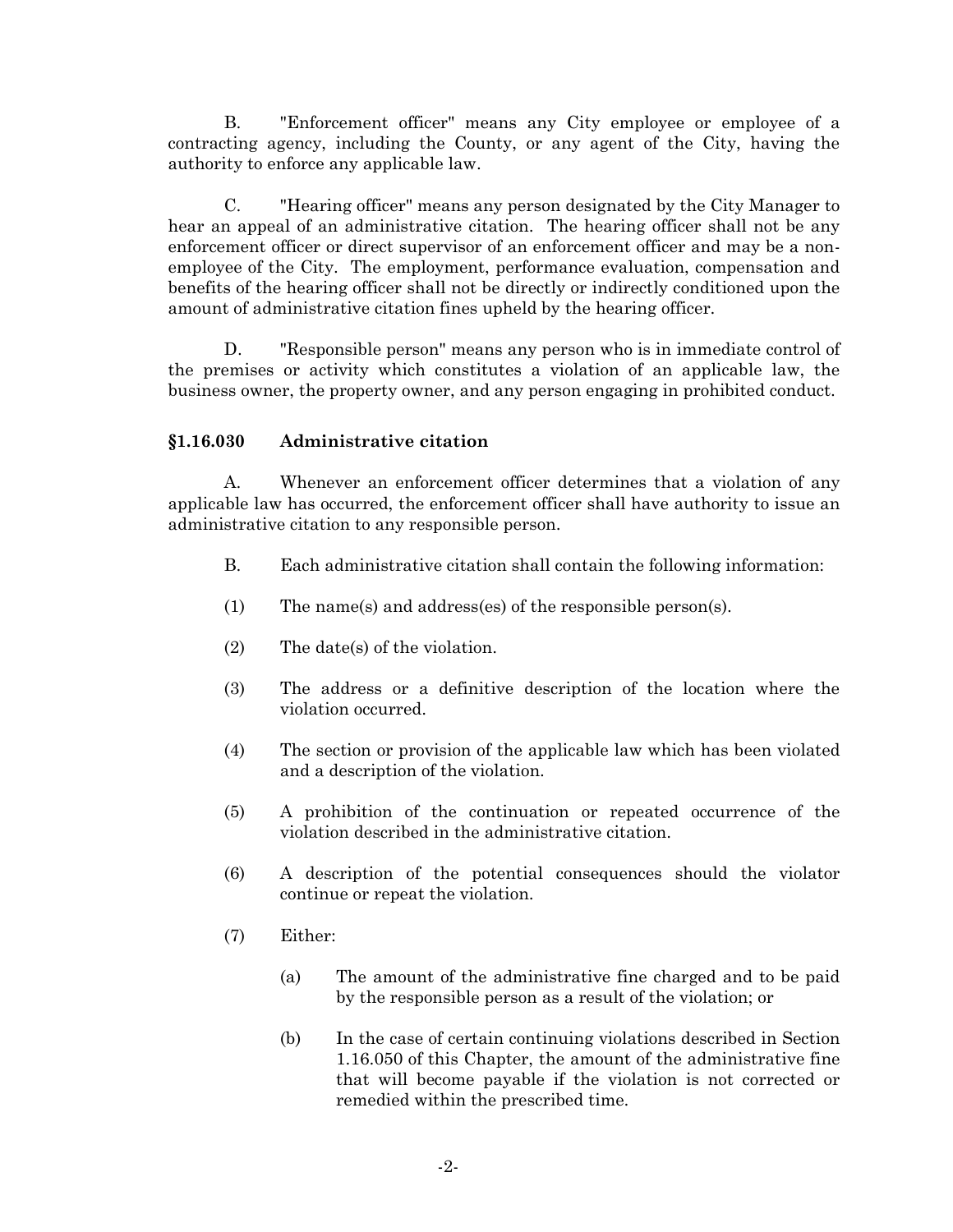- (8) A description of the fine payment process, including a description of the time within which and the place to which the fine shall be paid and the process by which the City may collect any unpaid amounts owed.
- (9) A description of the administrative citation review process, including the time within which the administrative citation may be contested and how to obtain a form to contest the administrative citation.
- (10) The name and signature of the citing enforcement officer.

C. An administrative citation may be in letter form or any other form which adequately conveys the information set forth above.

#### **§1.16.040 Service of administrative citations**

A. An administrative citation may be served in one of the following ways, as may be applicable:

- (1) By personal delivery to the responsible person; or
- (2) By causing a copy of the citation to be sent by certified mail, postage prepaid, return receipt requested, addressed to a location reasonably calculated to give notice to the responsible person, as determined by the enforcement officer. If the violation involves any real property, the notice may be sent to the address of the owner as it appears in the most recently adopted assessment roll of the County.
- (3) If any citation sent by certified mail is not delivered by reason the U.S. Postal Service being unable to obtain a signed receipt and the failure of the addressee to thereafter claim the mail from the post office, the citation may then be sent to the responsible person by regular mail.
- (4) Where personal delivery or service by mail upon a property owner cannot be made despite a diligent effort, the citation may be served by posting a copy thereof at a conspicuous location on any real property that is the subject of the citation.

B. Service of a citation which is personally served is completed at the time of such personal service. Service of a citation which is served by certified mail shall be deemed completed on the date the receipt is signed. Service of a citation which is served by regular mail which is not returned by the U. S. Postal Service shall be deemed completed on the third business day after deposit of the citation in the U.S. Mail. Service of a citation which is served by posting is completed at the time of posting.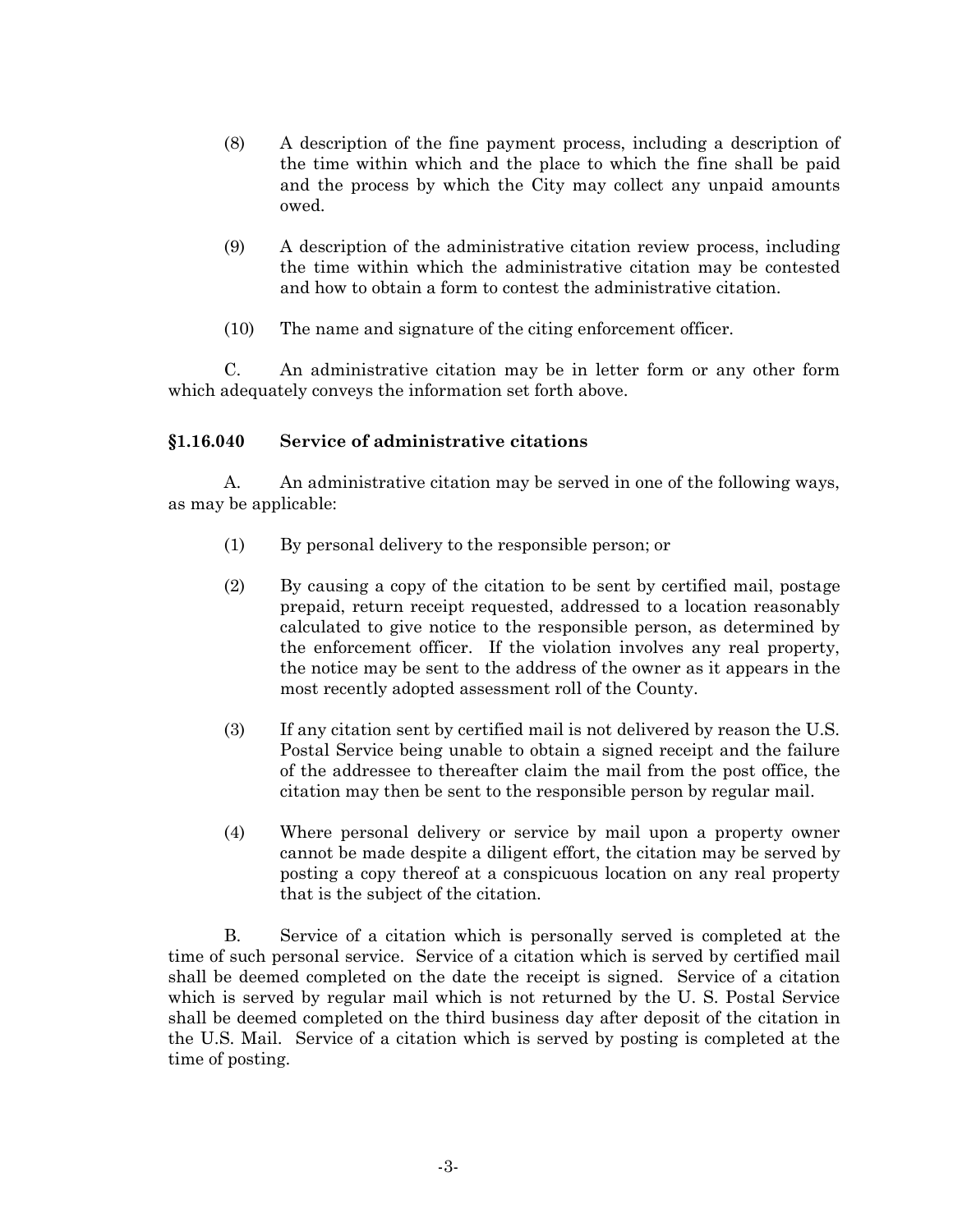C. The failure of any person to receive a copy of an administrative citation shall not affect the validity of any proceedings or actions taken under this Chapter. A copy of the return receipt or affidavit of mailing, or a copy of the posted citation along with an affidavit of posting, shall be retained by the enforcement officer.

# **§1.16.050 Time period to correct or remedy certain continuing violations**

A. Where the violation of an applicable law is a continuing violation pertaining to building, plumbing, electrical, or other similar structural or zoning issues that do not create an immediate danger to health or safety, the responsible person shall be provided a reasonable amount of time, but not less than ten (10) days in which to correct or otherwise remedy the violation.

B. The enforcement officer may extend the time in which to correct or otherwise remedy a violation upon a showing that the responsible person requires additional time to complete the corrective work or upon a showing that the responsible person is awaiting issuance of a permit that is required for performance of the corrective work, provided the responsible person offers proof that action has been commenced to correct or otherwise remedy the violation or that a proper application for such permit has been made.

C. If the violation is not corrected or remedied within the time required by the enforcement officer, the fine specified in the administrative citation shall become immediately due and payable.

# **§1.16.060 Amount of administrative citation fines**

A. **Amount of fine.** Any party to whom an administrative citation has been issued shall be responsible for payment of a fine for violating the applicable law specified in the citation, determined as follows:

- (1) One hundred dollars (\$100.00) for a first citation;
- (2) Two hundred dollars (\$200.00) for a second citation for the same violation within twelve (12) consecutive months;
- (3) Five hundred dollars (\$500.00) for each additional citation for the same violation within twelve (12) consecutive months.

B. **Changes to Government Code.** If the maximum fines for infraction offenses allowed to be charged by California Government Code Section 53069.4 should increase or decrease, then the revised amounts allowed or permitted by law shall automatically be applied to this Section, as of the effective date of the change in State law.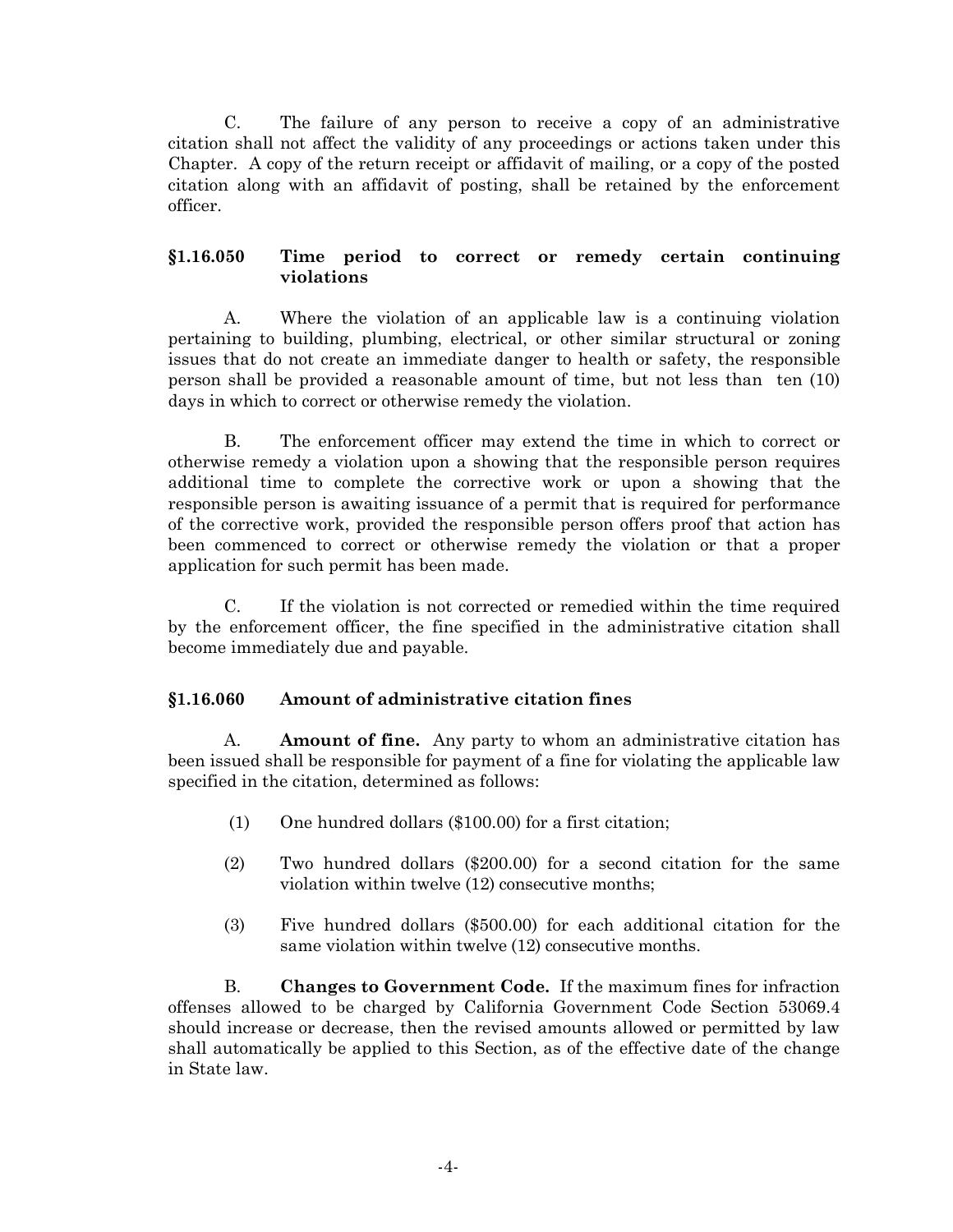#### **§1.16.070 Appeal of an administrative citation**

A. Any recipient of an administrative citation who desires to contest that a violation has occurred or that the recipient is the party responsible for committing the violation may, within ten (10) days from the date that service of the administrative citation was completed, file a written notice of appeal with the City Clerk for the matter to be heard by a hearing officer. Any appeal not timely filed shall be rejected.

- B. The notice of appeal shall contain the following information:
- (1) Name, mailing address, and telephone number of each appellant.
- (2) A copy of the administrative citation or the reference number of the administrative citation.
- (3) A brief statement in ordinary and concise language of the specific items protested, together with any material facts claimed to support the contentions of the appellant.
- (4) A brief statement in ordinary and concise language of the relief sought and the reasons why the administrative citation should be rescinded, modified or otherwise set aside.
- (5) The signature of each appellant.

C. The notice of appeal shall be accompanied by either an advance deposit of the total fine amount or a completed application for advance deposit waiver as described in Section 1.16.080 of this Chapter. Any notice of appeal filed without payment of the advance deposit or submittal of the advance deposit waiver application shall be deemed incomplete.

D. The person requesting the hearing shall be notified of the time and place set for the hearing pursuant to Section 1.16.100.A of this Chapter.

E. If the enforcement officer submits an additional written report concerning the administrative citation to the hearing officer for consideration, then a copy of this report also shall be served on the appellant at least five (5) business days prior to the date of the hearing.

F. Enforcement of the administrative citation shall be stayed during the pendency of an appeal which is properly and timely filed.

# **§1.16.080 Advance deposit hardship waiver**

A. Any person who intends to request a hearing to contest an administrative citation and who is financially unable to make the advance deposit of the fine, as required in Section 1.16.070, may file an application for advance deposit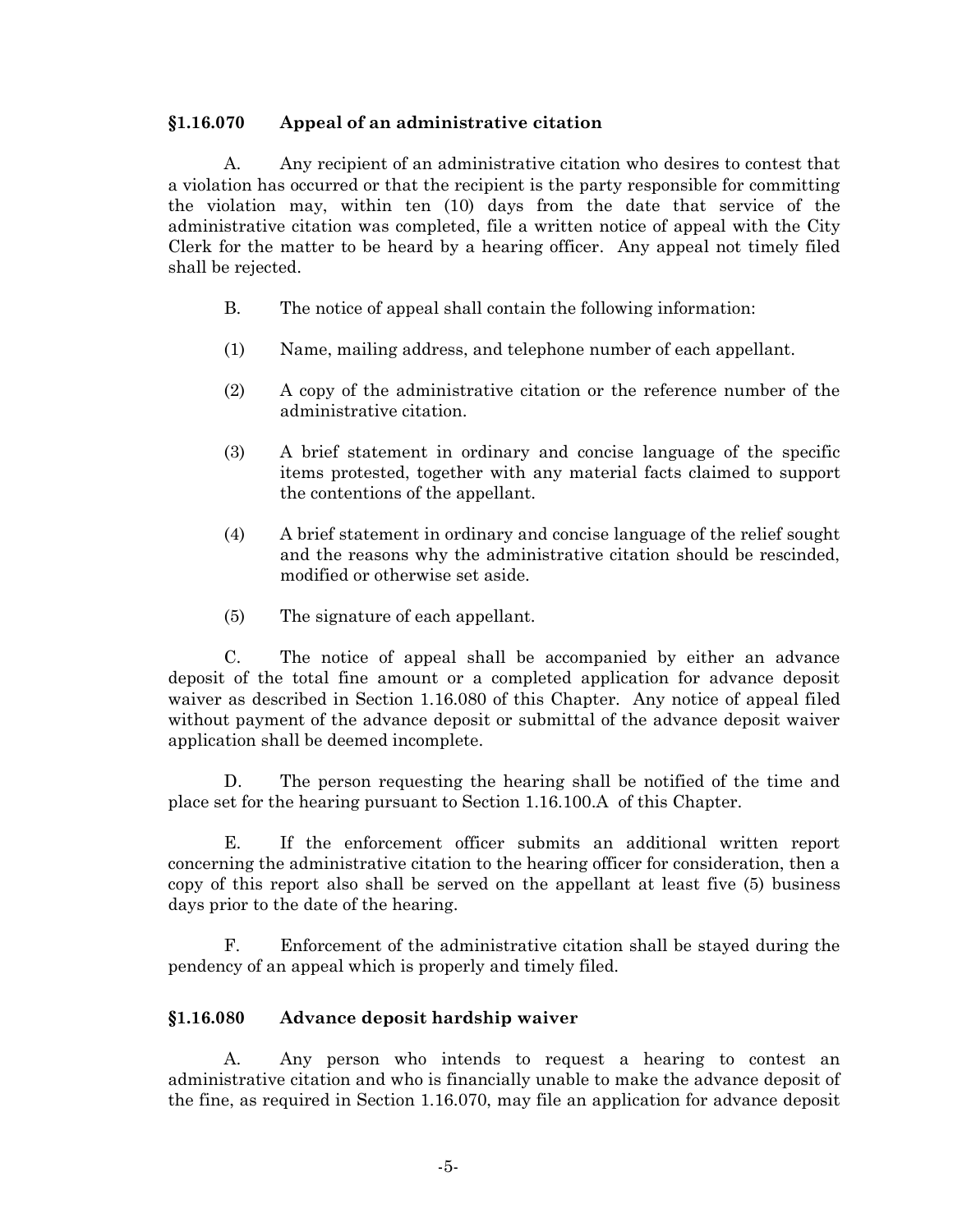hardship waiver. The application shall be on a form available from the City Clerk's office and shall be accompanied by a sworn affidavit as described in Subsection B below.

B. The City Manager or designee may waive the requirement of an advance deposit and issue the advance deposit hardship waiver only if the cited person submits to the City a sworn affidavit, together with any supporting documents or materials, demonstrating to the satisfaction of the City Manager or designee the person's actual financial inability to deposit with the City the full amount of the fine in advance of the hearing. Financial inability can be established by showing that the applicant has qualified, or would be qualified, for participation in a public or private assistance program available only to persons having low or very low income, such as subsidized housing, food stamps, SSI, Medi-Cal, or California LifeLine.

C. The requirement of depositing the full amount of the fine as described in Section 1.16.070 shall be stayed unless the City makes a determination not to issue the advance deposit hardship waiver. The City Manager or designee must either grant or deny the application for a waiver within a reasonable period of time, taking into account the complexity of the data pertinent to the application.

D. If the application for an advance deposit hardship waiver is denied, a written determination listing the reasons for the denial shall be issued and shall be served by mail upon the person who applied for the waiver. The written determination to deny the waiver shall be final.

# **§1.16.090 Failure to timely and properly appeal administrative citation**

Failure to timely and properly file an appeal from an administrative citation, or the failure to make an advance deposit of the full amount of the fine within ten (10) days after service of a written denial of the cited person's application for an advance deposit hardship waiver, shall constitute a relinquishment of all rights to an appeal hearing. In such event, the determination that the violation occurred and that the cited person was responsible for the violation shall be deemed final on the date that service of the administrative citation is deemed completed pursuant to Section 1.16.040 of this Chapter.

# **§1.16.100 Hearing on administrative citation before hearing officer**

A. A hearing before the hearing officer shall be set for a date that is not less than ten (10) days and not more than sixty (60) days from the date that a notice of hearing is issued, unless the hearing officer determines that the matter is urgent and needs to be heard sooner or that good cause exists for an extension of time. Notice of the hearing shall be sent by regular mail to the cited person at the address shown on the notice of appeal.

B. No hearing to contest an administrative citation shall be held unless the fine set forth in Section 1.16.060 has been deposited in advance, or an advance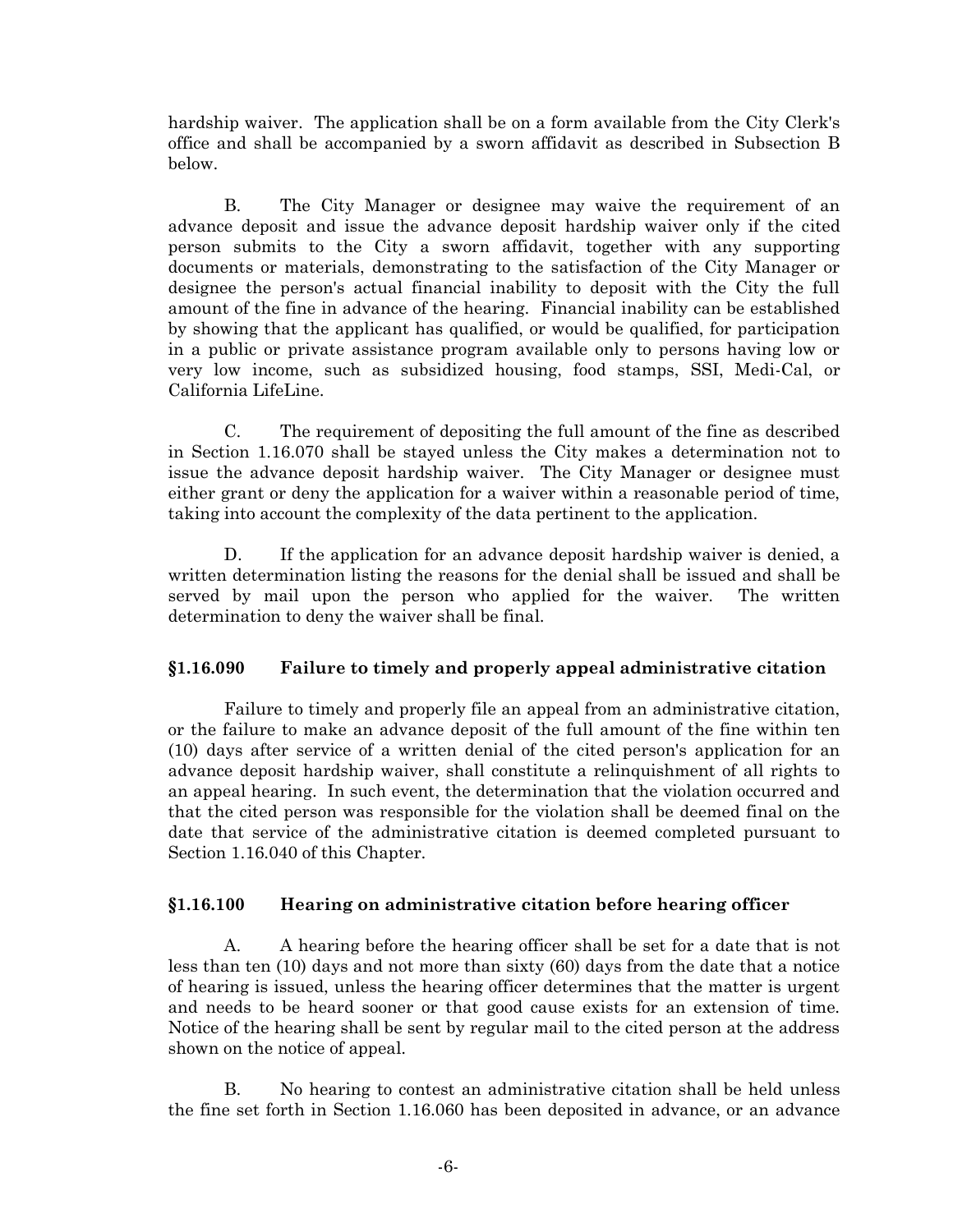deposit hardship waiver application has been granted by the City pursuant to Section 1.16.080.

C. The hearing serves to provide the cited person the full opportunity to object to the determination that a violation has occurred, and/or that the violation has continued to exist, and/or that the cited person is responsible for the violation. The cited person may appear personally or through an attorney and shall have the opportunity to testify, present evidence, and cross-examine witnesses concerning the administrative citation.

D. The hearing officer shall consider any written or oral evidence submitted that is relevant to the matter. Formal rules of evidence do not apply. The administrative citation and any additional report submitted by the enforcement officer shall constitute prima facie evidence of the respective facts contained in those documents. All hearings shall be open and public.

E. The hearing officer may continue the hearing and request additional information from the enforcement officer or the person(s) accused of a violation prior to issuing a written decision.

F. The failure of the cited person to appear at the hearing after proper notice or, in the alternative, to present evidence for consideration at the hearing, shall constitute a forfeiture of the fine and failure to exhaust administrative remedies that may bar judicial review.

# **§1.16.110 Hearing officer's decision on administrative citation**

A. Within a reasonable time following the conclusion of the hearing, the hearing officer shall make findings and issue a determination, a copy of which shall be provided to both the responsible party and the enforcement officer.

B. If the hearing officer finds that no violation has occurred or that the cited person was not responsible for the violation, the hearing officer shall issue a finding of those facts. If the hearing officer determines that an administrative citation should be cancelled, the City shall promptly refund the amount of the fine. If the hearing officer upholds the violation, the City shall retain any fines paid or shall be entitled to collect the fines owing but unpaid.

C. If the violation is upheld, the hearing officer may assess administrative costs against the violator from the date on which compliance was ordered. The administrative costs may include any and all costs incurred by the City in connection with the matter before the hearing officer, including, but not limited to, costs of inspection, investigation, staffing costs incurred in preparation for the hearing and costs to conduct the hearing.

D. The decision of the hearing officer shall be final upon service on the responsible person, subject only to judicial review as allowed by law.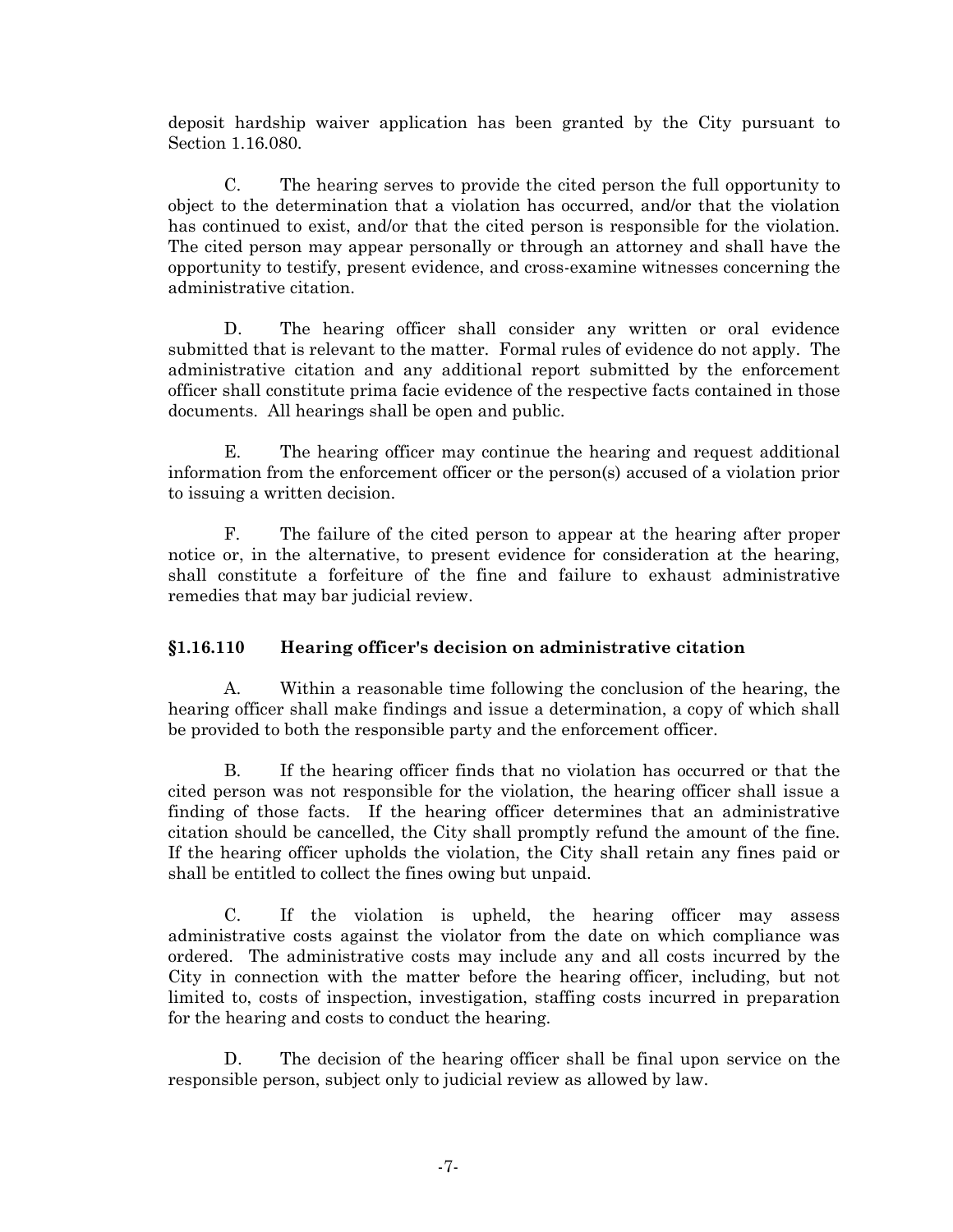#### **§1.16.120 Right to judicial review**

A. Within twenty (20) days after service of the final decision of the hearing officer, a person contesting that decision may seek judicial review by filing an appeal to be heard by the superior court for San Mateo County pursuant to Government Code Section 53069.4.

B. If no notice of appeal is filed within the time specified in Paragraph A of this Section, the decision of the hearing officer shall be deemed confirmed.

# **§1.16.130 Payment of administrative fine and costs**

A. In the absence of a timely and proper appeal by the responsible person, the administrative fine shall be paid in full within thirty (30) days from the date the citation is served upon the responsible person pursuant to Section 1.16.040. Where a timely and proper appeal has been filed and the violation is upheld, any fine and administrative costs owed to the City shall be paid in full within thirty (30) days after the date the decision of the hearing officer is served on the responsible person.

B. Payment of any fine and administrative costs shall not excuse the failure to correct the violation, nor shall it bar further enforcement action by the City for any continuation or repeated occurrence of the violation that was the subject of the original enforcement action, or any other violation of an applicable law.

C. Any person who fails to pay to the City the amount imposed as a fine or administrative cost within the time prescribed in this Chapter shall be liable for payment of a late charge thereon in an amount equal to one percent (1%) per month of the delinquent payment from the date such payment became due until the date it is paid in full.

D. The City shall be entitled to collect all fines, administrative costs, and late charges owed to it pursuant to this Chapter by use of all available legal means, and the same may be collected as:

- (1) A personal obligation of the responsible person; and/or
- (2) A lien upon real property, if the violation is in connection with such property, in accordance with the provisions of Section 1.16.140 of this Chapter.

# **§1.16.140 Lien procedure**

A. Upon a determination that any administrative fine and/or administrative cost owed to the City pursuant to this Chapter has not been paid in full within ninety (90) days from the date the same became due, and in cases where the violation involves any real property, the City may elect to collect such amounts by means of a recorded lien against such property pursuant to this Section.